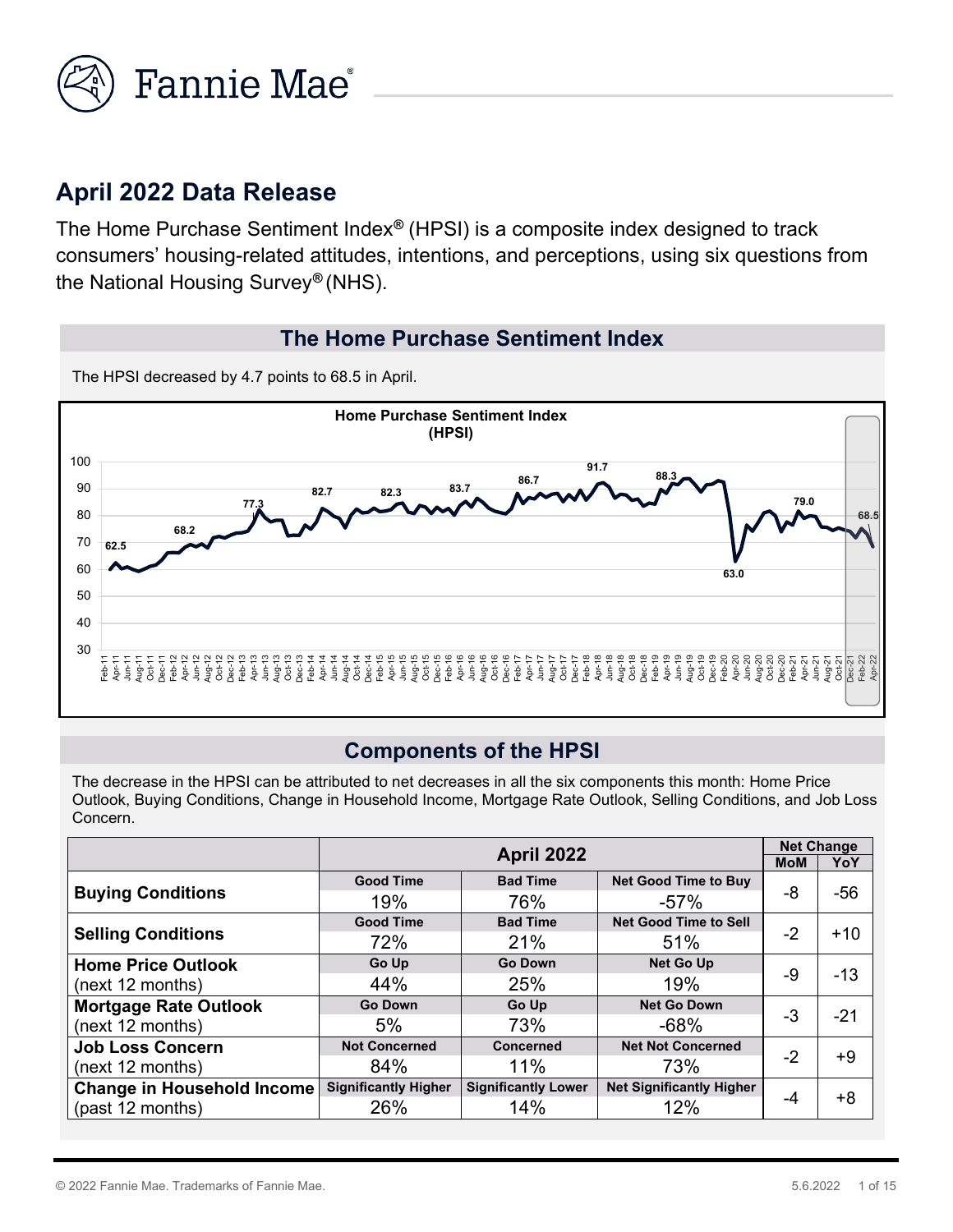

## **Components of the HPSI –** Good/Bad Time to Buy and Sell a Home

In April, the net share of consumers who say it is a good time to buy decreased by 8 percentage points to -57%, a new survey low.



The net percentage of those who say it is a good time to sell decreased by 2 percentage points.

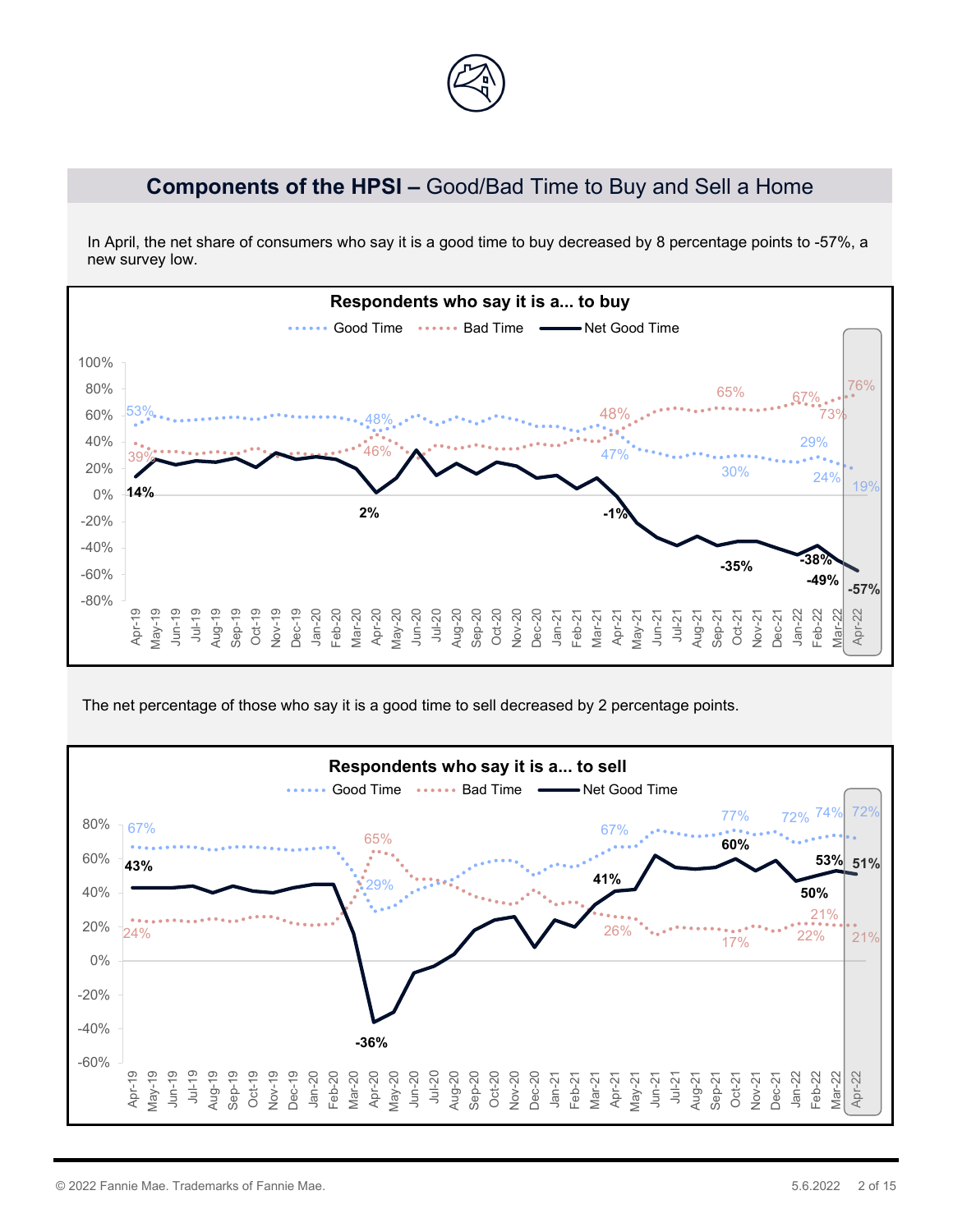## **Components of the HPSI –** Home Price and Mortgage Rate Expectations

The net share of consumers who say home prices will go up decreased by 9 percentage points, continuing the trend seen last month.



This month, the net share of those who say mortgage rates will go down over the next 12 months decreased 3 percentage points to -68%, a new survey low.

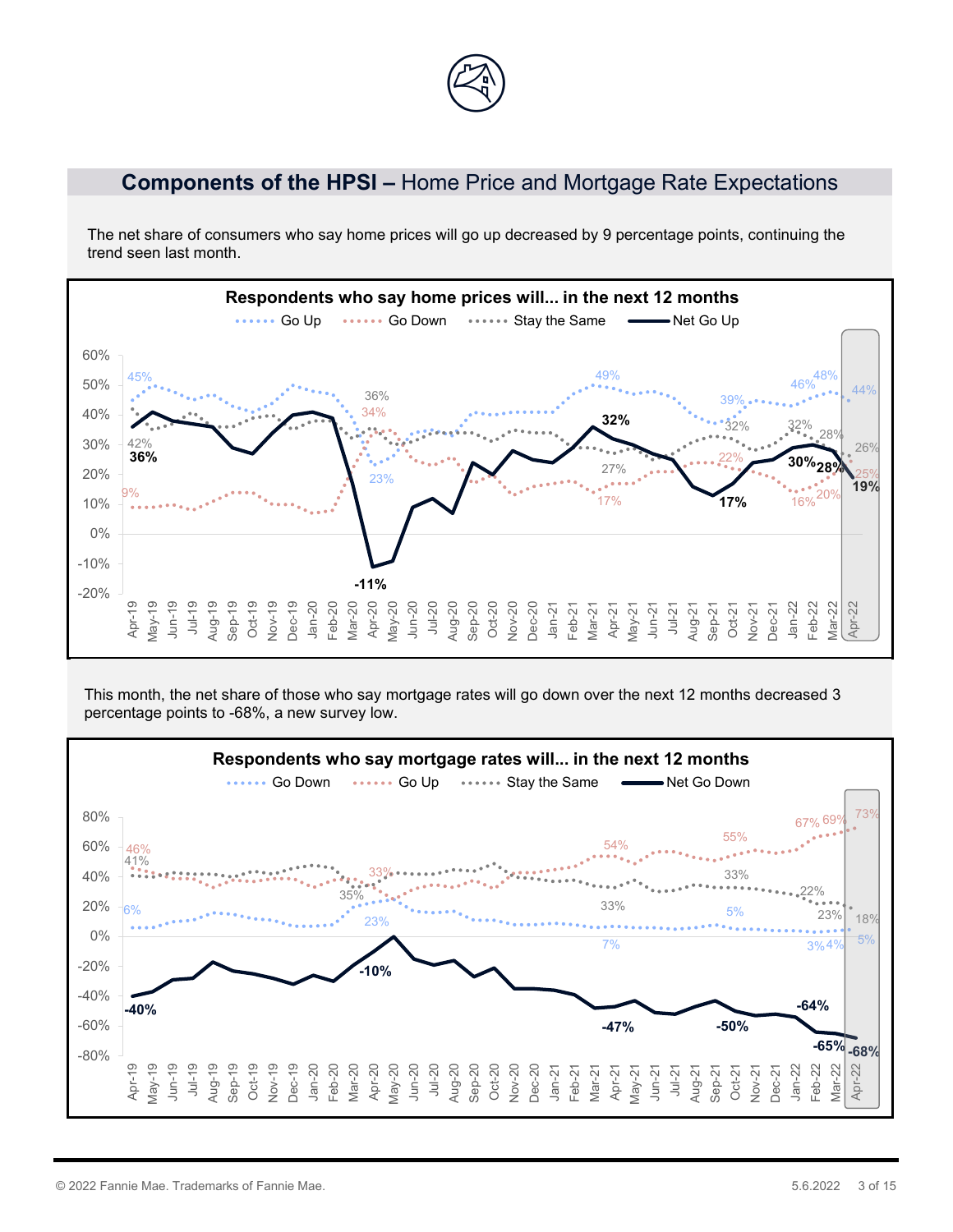

#### **Components of the HPSI –** Job Loss Concern and Household Incomes

In April, the net share of employed consumers who say they are not concerned about losing their job decreased 2 percentage points to 73%.



The net share of those who say their household income is significantly higher than it was 12 months ago decreased 4 percentage points to 12%.

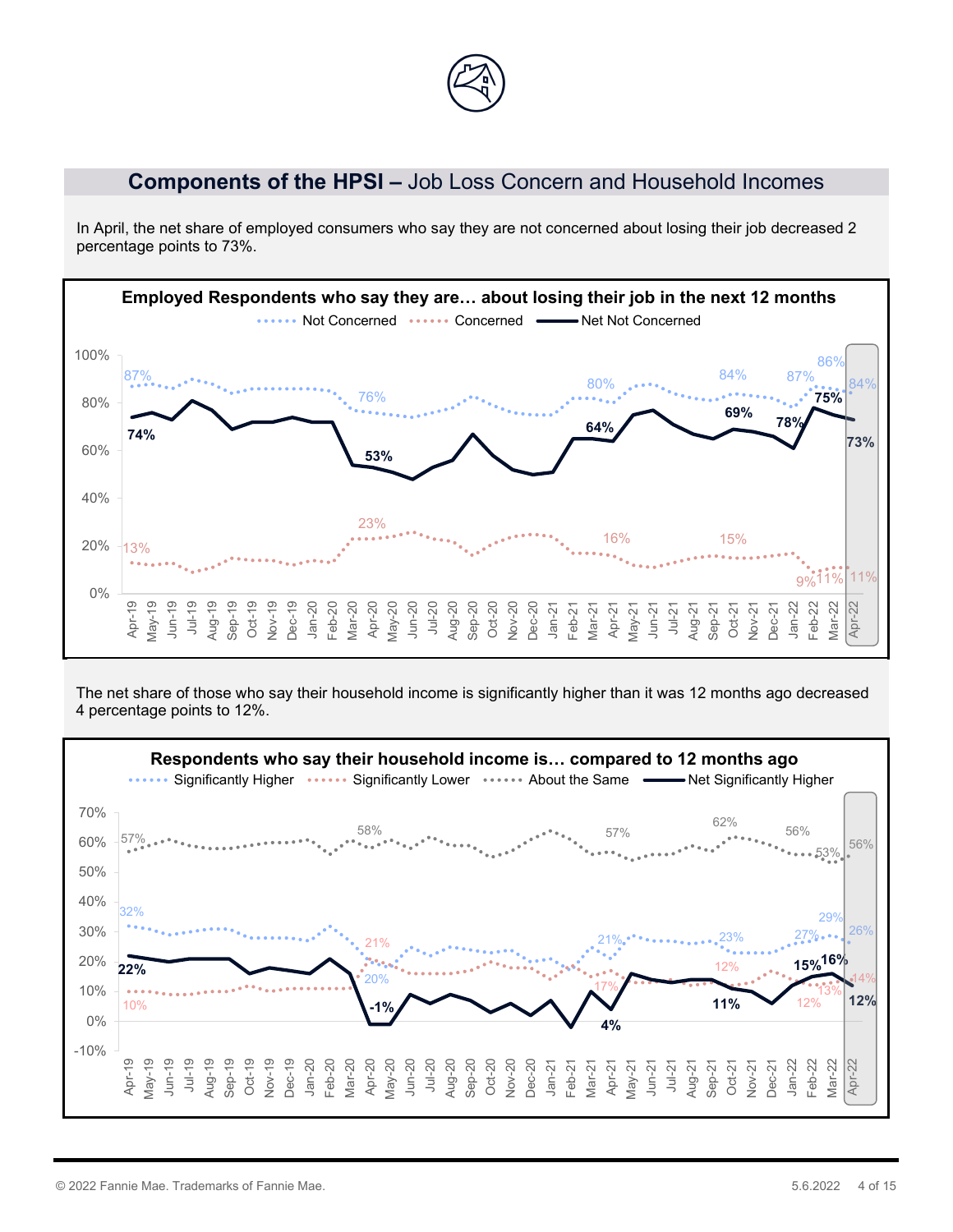![](_page_4_Figure_0.jpeg)

#### **Additional National Housing Survey Key Indicators**

On average, consumers expect rental prices to increase 7.3% over the next 12 months, a 0.1 percentage point increase from last month. They expect home prices to increase 1.6% over the next 12 months, a 0.6 percentage point decrease from last month.

![](_page_4_Figure_3.jpeg)

The share of consumers who expect home rental prices to go up increased by 2 percentage points to 70%, while the share who expect home rental prices to go down remained at 5% over last month.

![](_page_4_Figure_5.jpeg)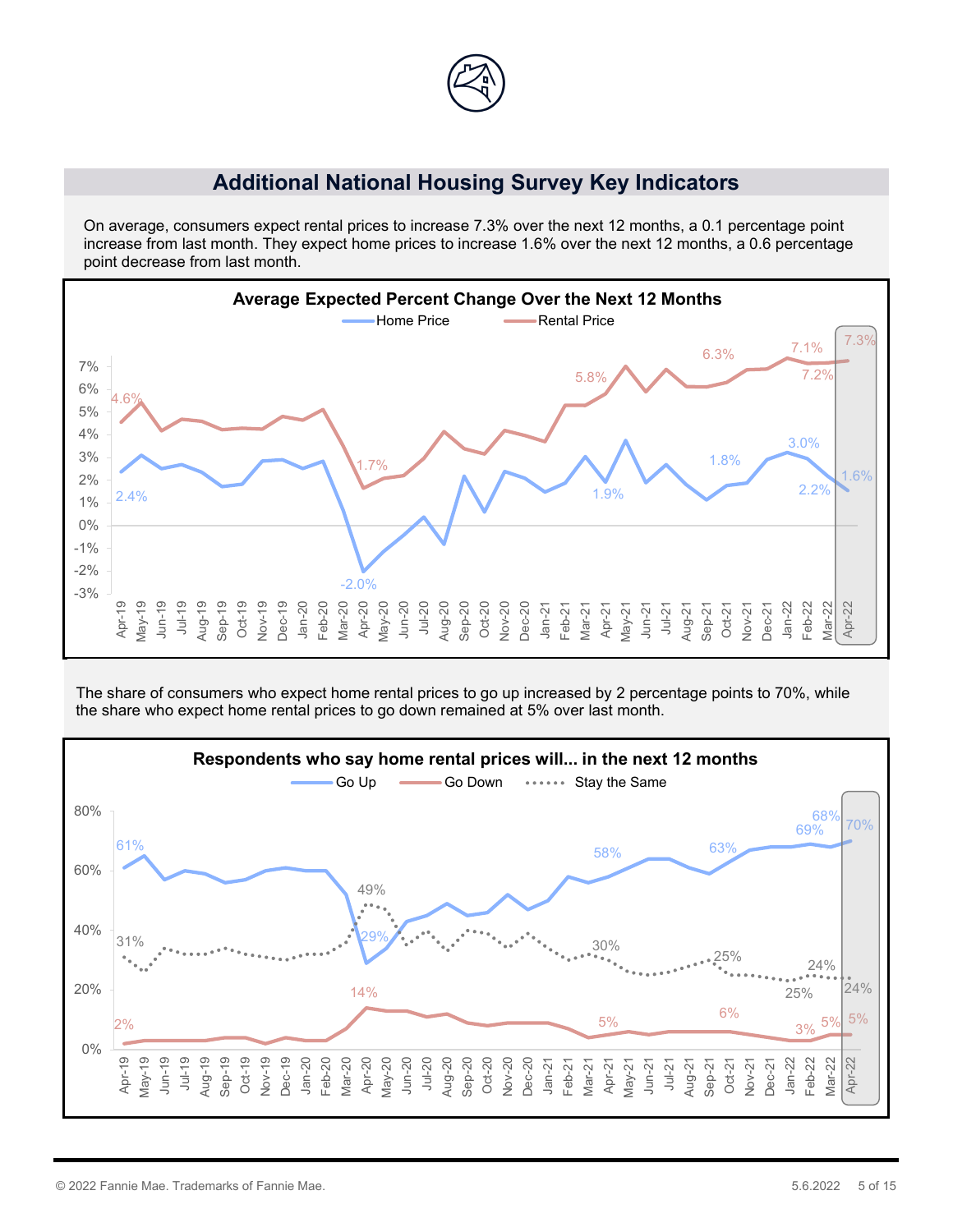![](_page_5_Picture_0.jpeg)

#### **Additional National Housing Survey Key Indicators**

The share of consumers who say they would buy a home if they were going to move increased by 2 percentage points to 68%. The share who say they would rent fell 3 percentage points to 25%.

![](_page_5_Figure_3.jpeg)

The share of consumers who say getting a mortgage would be easy decreased 3 percentage points to 54%, while the share of those who say it would be difficult increased 2 percentage points to 43%.

![](_page_5_Figure_5.jpeg)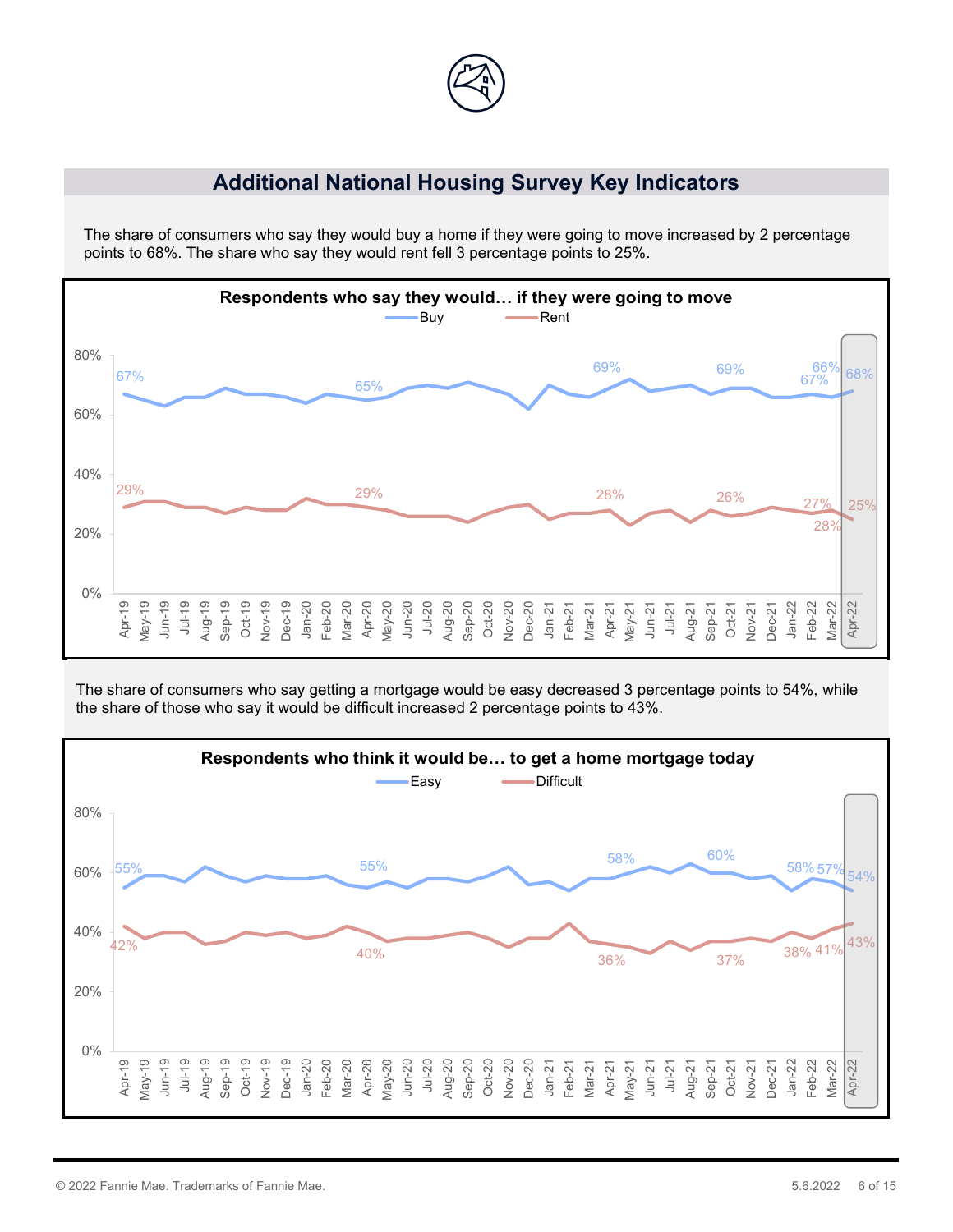![](_page_6_Figure_0.jpeg)

### **Additional National Housing Survey Key Indicators**

The share of consumers who expect their personal financial situation to get better remained unchanged at 40%, the share who expect it to stay the same remained at 35%, and the share who expect it to get worse decreased 2 percentage points to 23%.

![](_page_6_Figure_3.jpeg)

The share of consumers in April who say the economy is on the wrong track fell 2 percentage points to 71%. The share who say it is on the right track fell 1 percentage point to 20%.

![](_page_6_Figure_5.jpeg)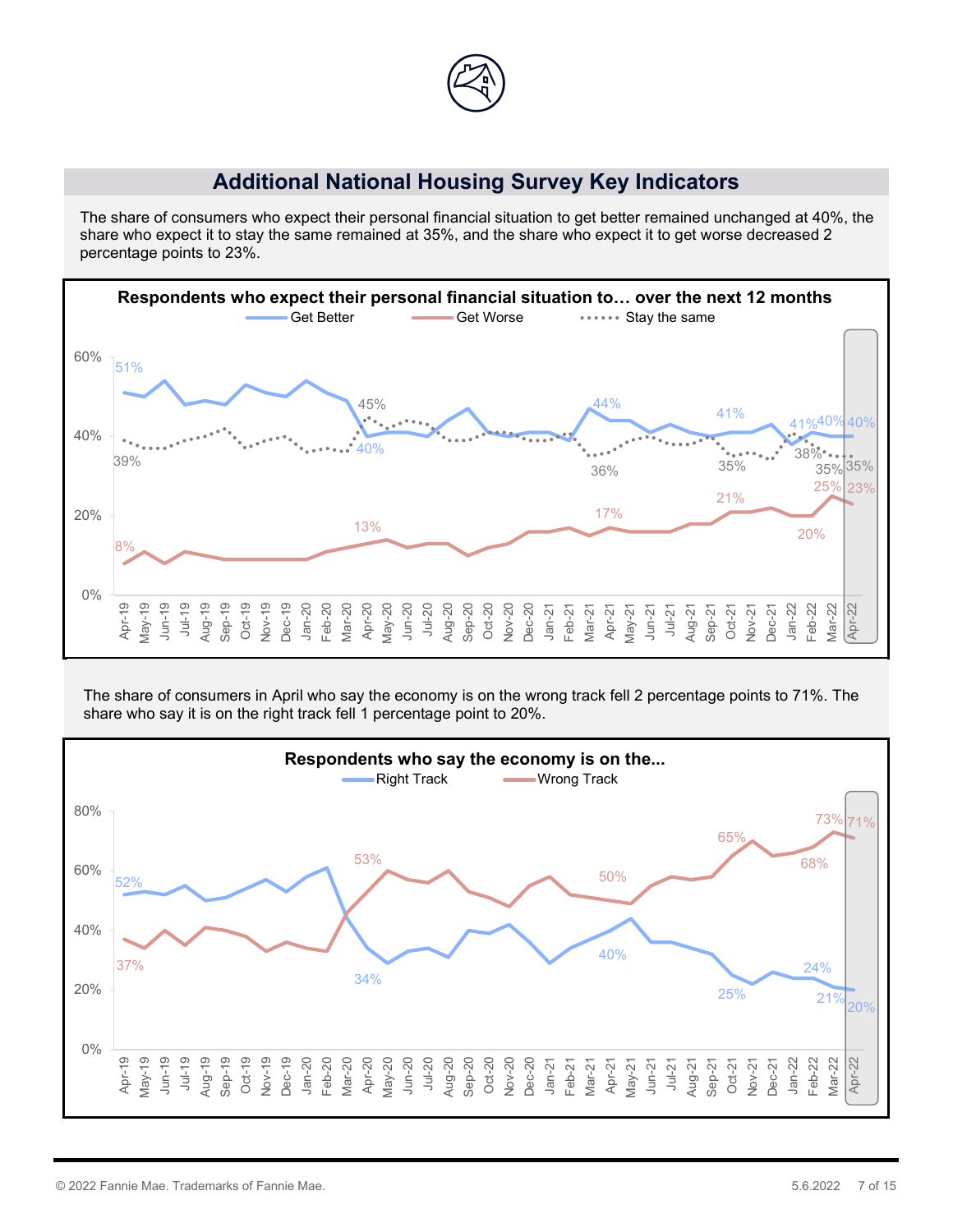![](_page_7_Picture_0.jpeg)

# **The National Housing Survey®**

April 2022 APPENDIX

#### **About the Survey**

The National Housing Survey® polled a nationally representative sample of 1,001 household financial decision makers (margin of error  $\pm 3.1\%$ ) aged 18 and older between April  $2<sup>nd</sup>$ , 2022 and April 25<sup>th</sup>, 2022.

Interviews were conducted by PSB, in coordination with Fannie Mae.

The statistics in this release were estimated from sample surveys and are subject to sampling variability as well as nonsampling error, including bias and variance from response, nonreporting, and undercoverage. Averages of expected price changes were calculated after converting responses of "stay the same" to 0% and after excluding outliers, which were defined to be responses that were more than two standard deviations from the mean.

| How the Home Purchase Sentiment Index (HPSI) is Calculated*                                                                                                                                                                           |                 |  |  |  |
|---------------------------------------------------------------------------------------------------------------------------------------------------------------------------------------------------------------------------------------|-----------------|--|--|--|
| Net Good Time to <b>Buy</b><br>Very or Somewhat Good Time To Buy – Very or Somewhat Bad Time To Buy                                                                                                                                   | Q12             |  |  |  |
| Net Good Time to Sell<br>Very or Somewhat Good Time To Sell – Very or Somewhat Bad Time To Sell                                                                                                                                       | Q <sub>13</sub> |  |  |  |
| Net Home Prices Will Go Up (next 12 months)<br>Home Prices Will Go Up - Home Prices Will Go Down                                                                                                                                      | Q15             |  |  |  |
| Net Mortgage Rates Will Go Down (next 12 months)<br>Q20B<br>Mortgage Rates Will Go Down - Mortgage Rates Will Go Up                                                                                                                   |                 |  |  |  |
| Net Confident About Not Losing Job (next 12 months)<br>Among Employed Respondents, Not at All or Not Very Concerned about Losing Job -<br>Q112B<br>Very or Somewhat Concerned about Losing Job                                        |                 |  |  |  |
| Net Household Income is Significantly Higher (past 12 months)<br>Q116<br>Income is Significantly Higher – Income is Significantly Lower                                                                                               |                 |  |  |  |
| $HPSI = \frac{Q12 + Q13 + Q15 + Q20B + Q112B + Q116}{4} + 63.5$                                                                                                                                                                       |                 |  |  |  |
| * The HPSI calculation includes the addition of a constant of 63.5 in order to set the index's initial value at 60 as of March 2011, in range<br>with the <b>Index of Consumer Sentiment</b> and the <b>Consumer Confidence Index</b> |                 |  |  |  |

with the **Index of Consumer Sentiment** and the **Consumer Confidence Index**

**Time Series Data:** <https://www.fanniemae.com/media/document/xlsx/nhs-monthly-indicator-data-050922>

**HPSI Overview:** <https://www.fanniemae.com/media/document/pdf/hpsi-overviewpdf>

**HPSI White Paper:** <https://www.fanniemae.com/media/document/pdf/hpsi-whitepaperpdf>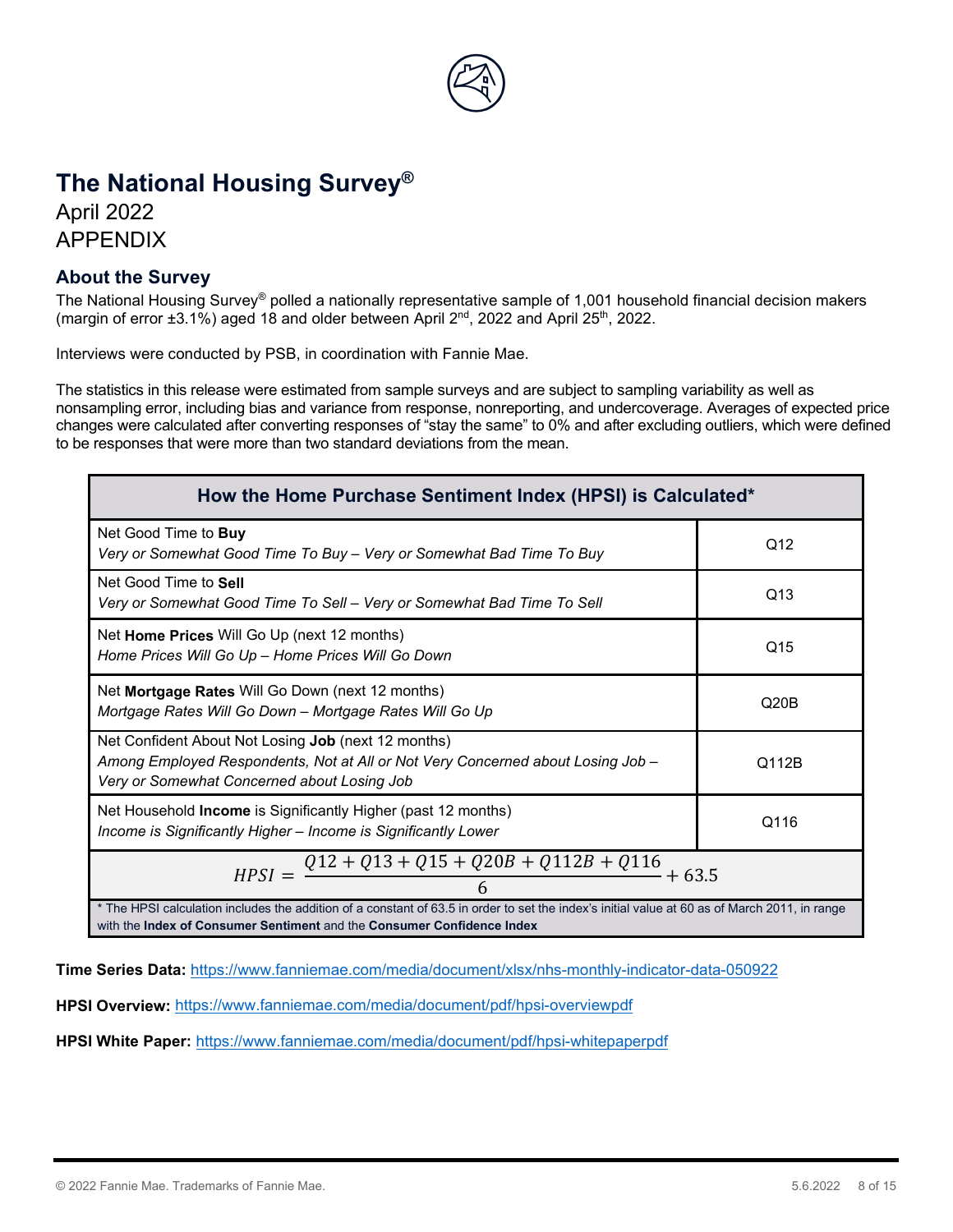![](_page_8_Picture_0.jpeg)

| Home Purchase Sentiment Index Over the Past 12 Months |      |  |  |  |  |
|-------------------------------------------------------|------|--|--|--|--|
| April 2021                                            | 79.0 |  |  |  |  |
| May 2021                                              | 80.0 |  |  |  |  |
| <b>June 2021</b>                                      | 79.7 |  |  |  |  |
| <b>July 2021</b>                                      | 75.8 |  |  |  |  |
| August 2021                                           | 75.7 |  |  |  |  |
| September 2021                                        | 74.5 |  |  |  |  |
| October 2021                                          | 75.5 |  |  |  |  |
| November 2021                                         | 74.7 |  |  |  |  |
| December 2021                                         | 74.2 |  |  |  |  |
| January 2022                                          | 71.8 |  |  |  |  |
| February 2022                                         | 75.3 |  |  |  |  |
| March 2022                                            | 73.2 |  |  |  |  |
| April 2022                                            | 68.5 |  |  |  |  |

## **Percent of respondents who say it is a good or bad time to buy**

|                  | % Good Time to Buy | % Bad Time to Buy | Net % Good Time to Buy |
|------------------|--------------------|-------------------|------------------------|
| April 2021       | 47                 | 48                | $-1$                   |
| May 2021         | 35                 | 56                | $-21$                  |
| June 2021        | 32                 | 64                | $-32$                  |
| <b>July 2021</b> | 28                 | 66                | $-38$                  |
| August 2021      | 32                 | 63                | $-31$                  |
| September 2021   | 28                 | 66                | $-38$                  |
| October 2021     | 30                 | 65                | $-35$                  |
| November 2021    | 29                 | 64                | $-35$                  |
| December 2021    | 26                 | 66                | $-40$                  |
| January 2022     | 25                 | 70                | $-45$                  |
| February 2022    | 29                 | 67                | $-38$                  |
| March 2022       | 24                 | 73                | $-49$                  |
| April 2022       | 19                 | 76                | $-57$                  |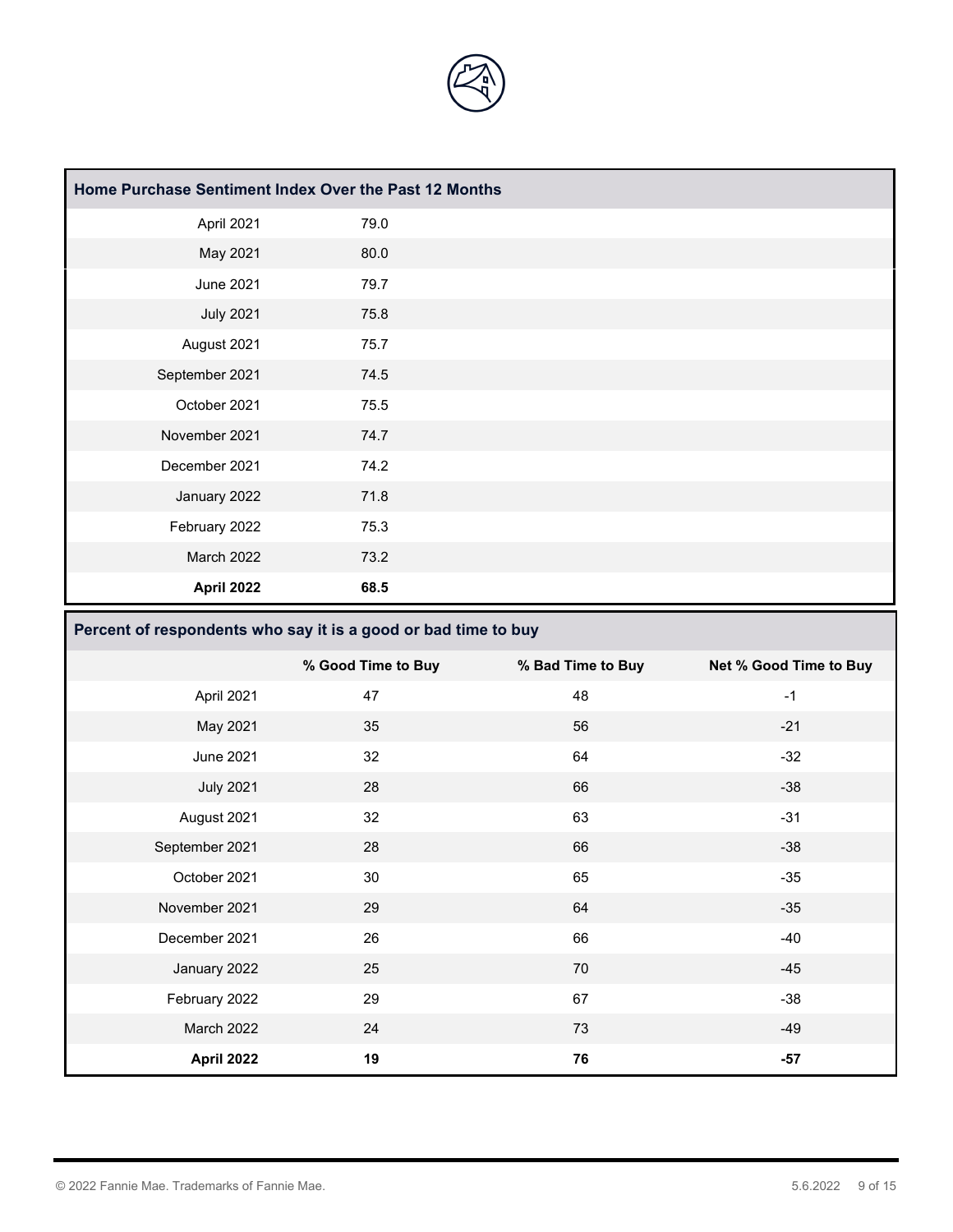![](_page_9_Picture_0.jpeg)

| Percent of respondents who say it is a good or bad time to sell |                     |                    |                         |  |  |
|-----------------------------------------------------------------|---------------------|--------------------|-------------------------|--|--|
|                                                                 | % Good Time to Sell | % Bad Time to Sell | Net % Good Time to Sell |  |  |
| April 2021                                                      | 67                  | 26                 | 41                      |  |  |
| May 2021                                                        | 67                  | 25                 | 42                      |  |  |
| <b>June 2021</b>                                                | 77                  | 15                 | 62                      |  |  |
| <b>July 2021</b>                                                | 75                  | 20                 | 55                      |  |  |
| August 2021                                                     | 73                  | 19                 | 54                      |  |  |
| September 2021                                                  | 74                  | 19                 | 55                      |  |  |
| October 2021                                                    | 77                  | 17                 | 60                      |  |  |
| November 2021                                                   | 74                  | 21                 | 53                      |  |  |
| December 2021                                                   | 76                  | 17                 | 59                      |  |  |
| January 2022                                                    | 69                  | 22                 | 47                      |  |  |
| February 2022                                                   | 72                  | 22                 | 50                      |  |  |
| March 2022                                                      | 74                  | 21                 | 53                      |  |  |
| April 2022                                                      | 72                  | 21                 | 51                      |  |  |

**Percent of respondents who say home prices will go up, go down, or stay the same in the next 12 months**

|                  | % Go Up | % Go Down | % Stay the Same | <b>Net % Prices</b><br>Will Go Up |
|------------------|---------|-----------|-----------------|-----------------------------------|
| April 2021       | 49      | 17        | 27              | 32                                |
| May 2021         | 47      | 17        | 29              | 30                                |
| <b>June 2021</b> | 48      | 21        | 25              | 27                                |
| <b>July 2021</b> | 46      | 21        | 27              | 25                                |
| August 2021      | 40      | 24        | 31              | 16                                |
| September 2021   | 37      | 24        | 33              | 13                                |
| October 2021     | 39      | 22        | 32              | 17                                |
| November 2021    | 45      | 21        | 28              | 24                                |
| December 2021    | 44      | 19        | 30              | 25                                |
| January 2022     | 43      | 14        | 35              | 29                                |
| February 2022    | 46      | 16        | 32              | 30                                |
| March 2022       | 48      | 20        | 28              | 28                                |
| April 2022       | 44      | 25        | 26              | 19                                |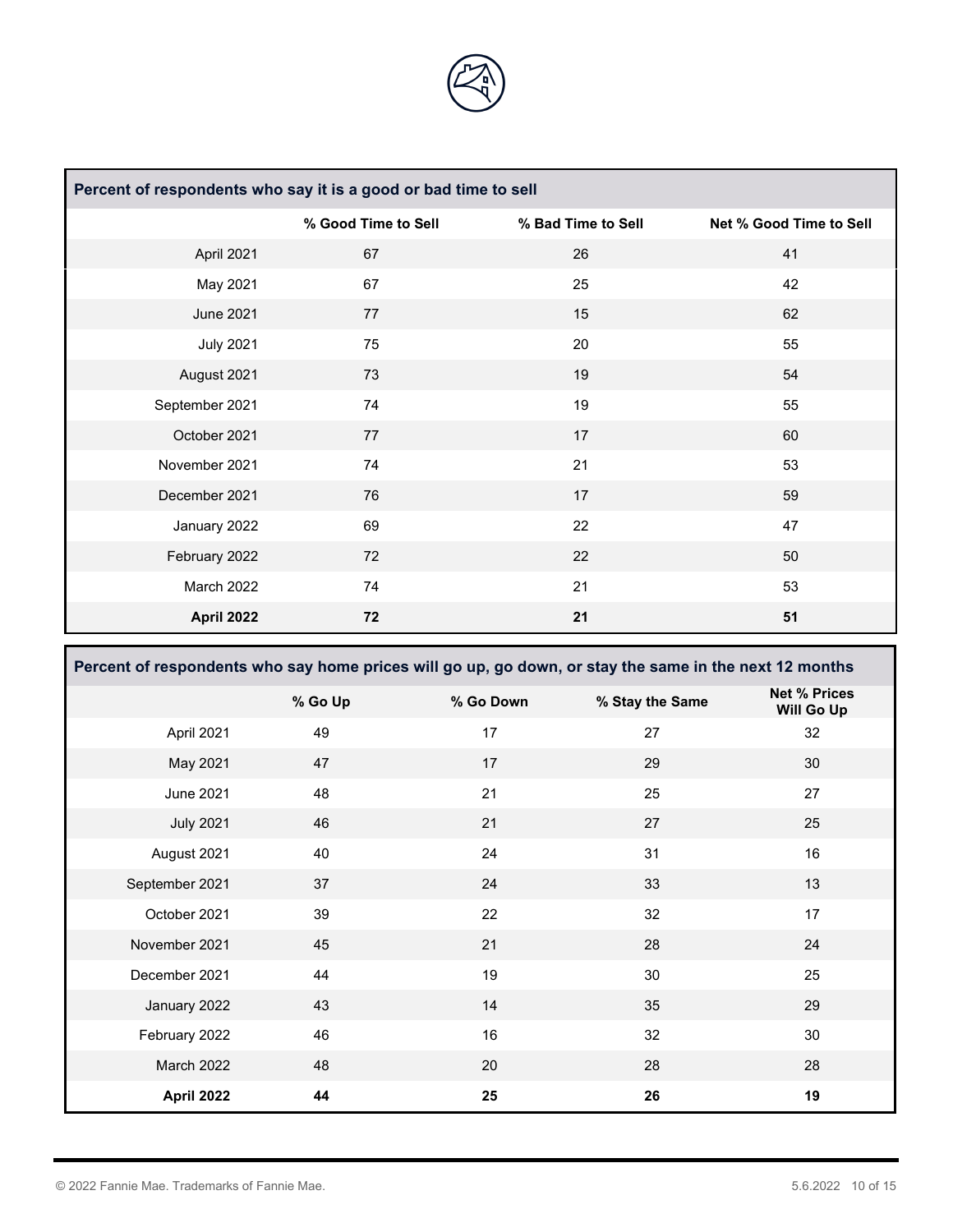![](_page_10_Picture_0.jpeg)

|                                                                                               |                  |                         |                 | Percent of respondents who say mortgage rates will go up, go down, or stay the same in the next 12 months |
|-----------------------------------------------------------------------------------------------|------------------|-------------------------|-----------------|-----------------------------------------------------------------------------------------------------------|
|                                                                                               | % Go Up          | % Go Down               | % Stay the Same | <b>Net % Rates</b><br><b>Will Go Down</b>                                                                 |
| April 2021                                                                                    | 54               | $\overline{7}$          | 33              | $-47$                                                                                                     |
| May 2021                                                                                      | 49               | $\,6\,$                 | 38              | $-43$                                                                                                     |
| <b>June 2021</b>                                                                              | 57               | $\,6\,$                 | 30              | $-51$                                                                                                     |
| <b>July 2021</b>                                                                              | 57               | $\sqrt{5}$              | 31              | $-52$                                                                                                     |
| August 2021                                                                                   | 53               | $\,6\,$                 | 35              | $-47$                                                                                                     |
| September 2021                                                                                | 51               | $\,8\,$                 | 33              | $-43$                                                                                                     |
| October 2021                                                                                  | 55               | $\mathbf 5$             | 33              | $-50$                                                                                                     |
| November 2021                                                                                 | 58               | $\mathbf 5$             | 32              | $-53$                                                                                                     |
| December 2021                                                                                 | 56               | $\overline{\mathbf{4}}$ | 30              | $-52$                                                                                                     |
| January 2022                                                                                  | 58               | $\overline{4}$          | 28              | $-54$                                                                                                     |
| February 2022                                                                                 | 67               | $\sqrt{3}$              | 22              | $-64$                                                                                                     |
| March 2022                                                                                    | 69               | $\overline{4}$          | 23              | $-65$                                                                                                     |
| April 2022                                                                                    | 73               | ${\bf 5}$               | 18              | $-68$                                                                                                     |
| Percent of employed respondents who say are concerned or not concerned about losing their job |                  |                         |                 |                                                                                                           |
|                                                                                               | % Concerned      |                         |                 |                                                                                                           |
|                                                                                               |                  |                         | % Not Concerned | <b>Net % Not Concerned</b>                                                                                |
| April 2021                                                                                    | 16               |                         | 80              | 64                                                                                                        |
| May 2021                                                                                      | 12               |                         | 87              | 75                                                                                                        |
| <b>June 2021</b>                                                                              | 11               |                         | 88              | 77                                                                                                        |
| <b>July 2021</b>                                                                              | 13               |                         | 84              | $71$                                                                                                      |
| August 2021                                                                                   | 15               |                         | 82              | 67                                                                                                        |
| September 2021                                                                                | 16               |                         | 81              | 65                                                                                                        |
| October 2021                                                                                  | 15               |                         | 84              | 69                                                                                                        |
| November 2021                                                                                 | 15               |                         | 83              | 68                                                                                                        |
| December 2021                                                                                 | 16               |                         | 82              | 66                                                                                                        |
| January 2022                                                                                  | 17               |                         | 78              | 61                                                                                                        |
| February 2022                                                                                 | $\boldsymbol{9}$ |                         | 87              | 78                                                                                                        |
| March 2022                                                                                    | 11               |                         | 86              | 75                                                                                                        |

 $\Box$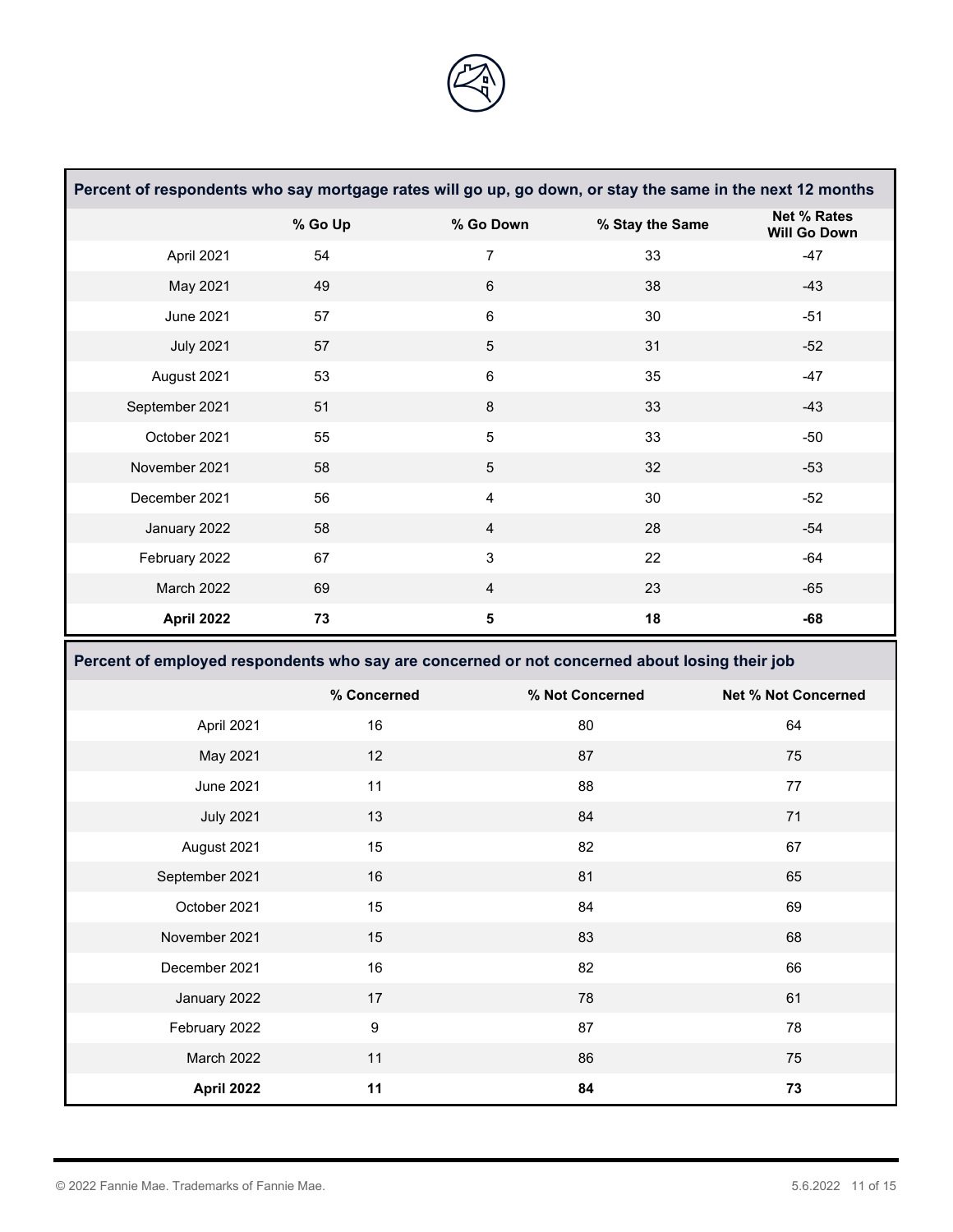![](_page_11_Picture_0.jpeg)

| Percent of respondents who say their household income is higher, lower, or about the same compared to 12 months ago |                        |                       |                       |                         |  |
|---------------------------------------------------------------------------------------------------------------------|------------------------|-----------------------|-----------------------|-------------------------|--|
|                                                                                                                     | % Significantly Higher | % Significantly Lower | % About the Same      | Net % Higher            |  |
| April 2021                                                                                                          | 21                     | 17                    | 57                    | $\overline{\mathbf{4}}$ |  |
| May 2021                                                                                                            | 29                     | 13                    | 54                    | 16                      |  |
| <b>June 2021</b>                                                                                                    | 27                     | 13                    | 56                    | 14                      |  |
| <b>July 2021</b>                                                                                                    | 27                     | 14                    | 56                    | 13                      |  |
| August 2021                                                                                                         | 26                     | 12                    | 59                    | 14                      |  |
| September 2021                                                                                                      | 27                     | 13                    | 57                    | 14                      |  |
| October 2021                                                                                                        | 23                     | 12                    | 62                    | 11                      |  |
| November 2021                                                                                                       | 23                     | 13                    | 61                    | $10$                    |  |
| December 2021                                                                                                       | 23                     | 17                    | 59                    | $\,6\,$                 |  |
| January 2022                                                                                                        | 26                     | 14                    | 56                    | 12                      |  |
| February 2022                                                                                                       | 27                     | 12                    | 56                    | 15                      |  |
| March 2022                                                                                                          | 29                     | 13                    | 53                    | 16                      |  |
| April 2022                                                                                                          | 26                     | 14                    | 56                    | 12                      |  |
| Average home/rental price change expectation                                                                        |                        |                       |                       |                         |  |
|                                                                                                                     |                        |                       |                       |                         |  |
|                                                                                                                     | % Home Price Change    |                       | % Rental Price Change |                         |  |
| April 2021                                                                                                          | 1.9                    |                       | 5.8                   |                         |  |
| May 2021                                                                                                            | 3.8                    |                       | 7.0                   |                         |  |
| <b>June 2021</b>                                                                                                    | 1.9                    |                       | 5.9                   |                         |  |
| <b>July 2021</b>                                                                                                    | 2.7                    |                       | 6.9                   |                         |  |
| August 2021                                                                                                         | 1.8                    |                       | 6.1                   |                         |  |
| September 2021                                                                                                      | $1.1$                  |                       | 6.1                   |                         |  |
| October 2021                                                                                                        | 1.8                    |                       | 6.3                   |                         |  |
| November 2021                                                                                                       | 1.9                    |                       | 6.9                   |                         |  |
| December 2021                                                                                                       | 2.9                    |                       | 6.9                   |                         |  |
| January 2022                                                                                                        | 3.2                    |                       | $7.4$                 |                         |  |
| February 2022                                                                                                       | 3.0                    |                       | 7.1                   |                         |  |
| March 2022                                                                                                          | 2.2                    |                       | 7.2                   |                         |  |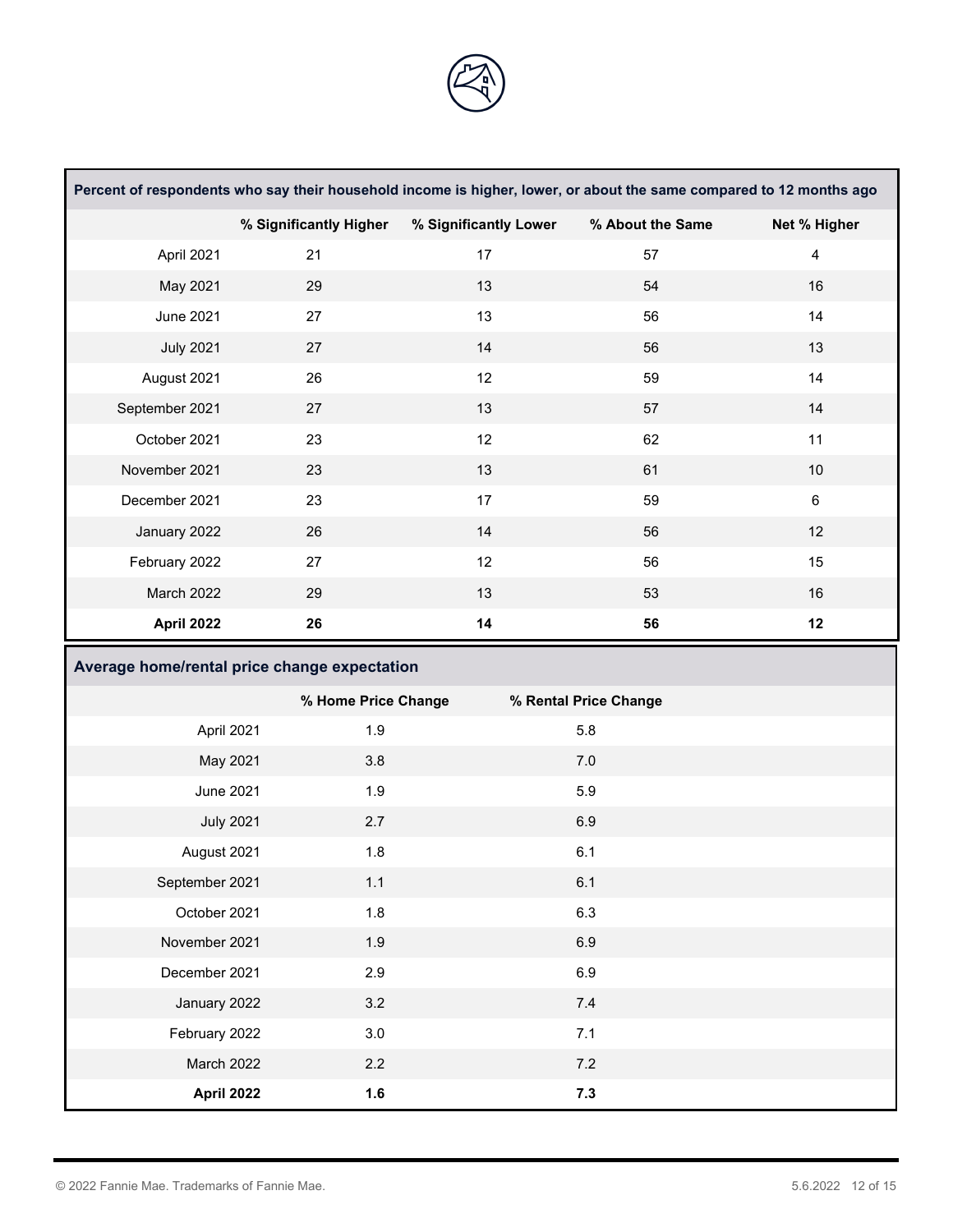![](_page_12_Picture_0.jpeg)

| Percent of respondents who say home rental prices will go up, go down, or stay the same in the next 12<br>months |         |                         |                 |  |  |
|------------------------------------------------------------------------------------------------------------------|---------|-------------------------|-----------------|--|--|
|                                                                                                                  | % Go Up | % Go Down               | % Stay the Same |  |  |
| April 2021                                                                                                       | 58      | $\overline{5}$          | 30              |  |  |
| May 2021                                                                                                         | 61      | 6                       | 26              |  |  |
| <b>June 2021</b>                                                                                                 | 64      | 5                       | 25              |  |  |
| <b>July 2021</b>                                                                                                 | 64      | $\,6$                   | 26              |  |  |
| August 2021                                                                                                      | 61      | $\,6\,$                 | 28              |  |  |
| September 2021                                                                                                   | 59      | 6                       | 30              |  |  |
| October 2021                                                                                                     | 63      | $\,6\,$                 | 25              |  |  |
| November 2021                                                                                                    | 67      | 5                       | 25              |  |  |
| December 2021                                                                                                    | 68      | $\overline{4}$          | 24              |  |  |
| January 2022                                                                                                     | 68      | $\mathfrak{Z}$          | 23              |  |  |
| February 2022                                                                                                    | 69      | 3                       | 25              |  |  |
| March 2022                                                                                                       | 68      | $\overline{5}$          | 24              |  |  |
| <b>April 2022</b>                                                                                                | 70      | $\overline{\mathbf{5}}$ | 24              |  |  |
| Percent of respondents who say they would buy or rent if they were going to move                                 |         |                         |                 |  |  |

|                   | % Buy | % Rent |  |
|-------------------|-------|--------|--|
| April 2021        | 69    | 28     |  |
| May 2021          | 72    | 23     |  |
| <b>June 2021</b>  | 68    | 27     |  |
| <b>July 2021</b>  | 69    | 28     |  |
| August 2021       | 70    | 24     |  |
| September 2021    | 67    | 28     |  |
| October 2021      | 69    | 26     |  |
| November 2021     | 69    | 27     |  |
| December 2021     | 66    | 29     |  |
| January 2022      | 66    | 28     |  |
| February 2022     | 67    | 27     |  |
| March 2022        | 66    | 28     |  |
| <b>April 2022</b> | 68    | 25     |  |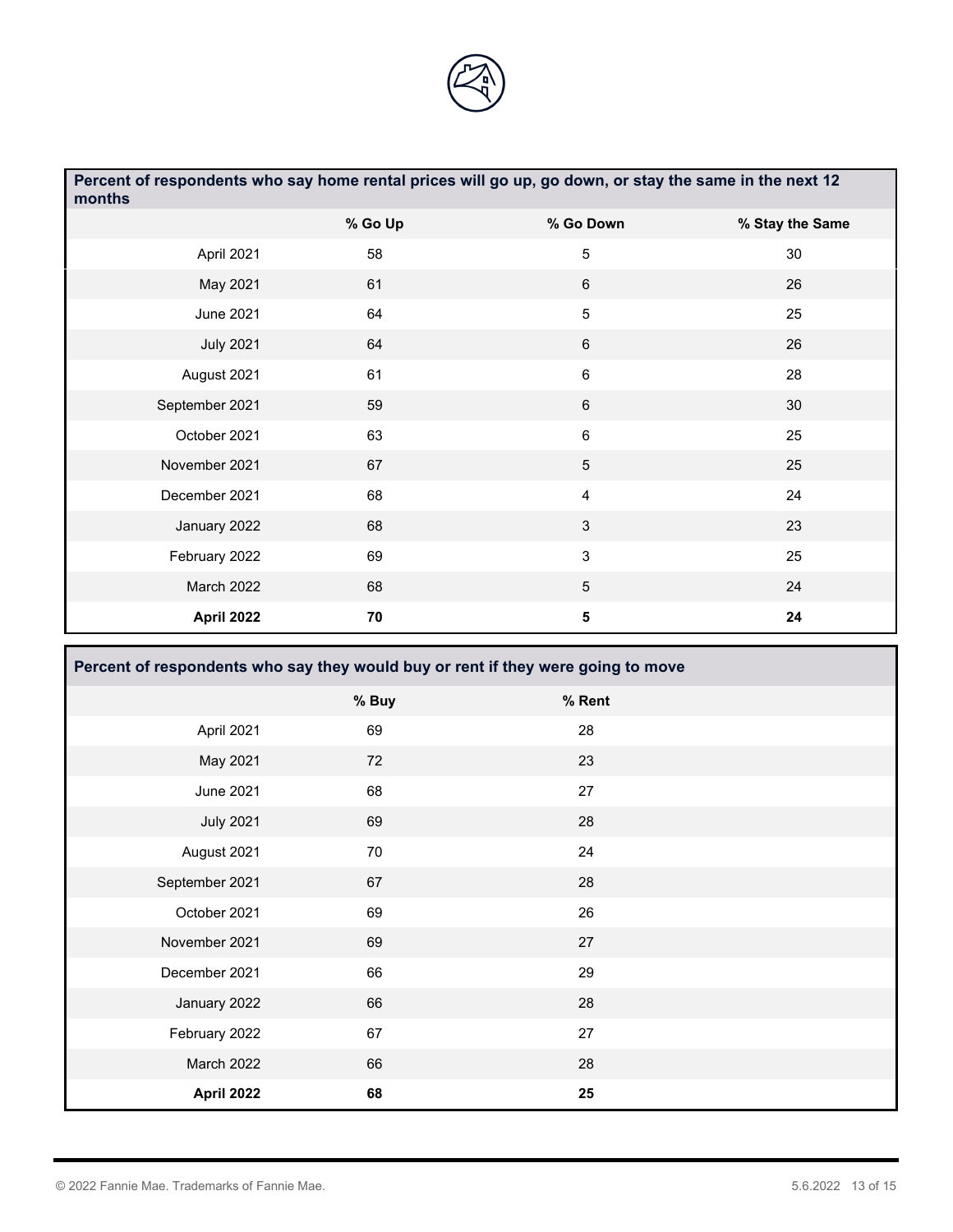![](_page_13_Picture_0.jpeg)

| Percent of respondents who think it would be difficult or easy for them to get a home mortgage today |             |        |  |  |  |
|------------------------------------------------------------------------------------------------------|-------------|--------|--|--|--|
|                                                                                                      | % Difficult | % Easy |  |  |  |
| April 2021                                                                                           | 36          | 58     |  |  |  |
| May 2021                                                                                             | 35          | 60     |  |  |  |
| <b>June 2021</b>                                                                                     | 33          | 62     |  |  |  |
| <b>July 2021</b>                                                                                     | 37          | 60     |  |  |  |
| August 2021                                                                                          | 34          | 63     |  |  |  |
| September 2021                                                                                       | 37          | 60     |  |  |  |
| October 2021                                                                                         | 37          | 60     |  |  |  |
| November 2021                                                                                        | 38          | 58     |  |  |  |
| December 2021                                                                                        | 37          | 59     |  |  |  |
| January 2022                                                                                         | 40          | 54     |  |  |  |
| February 2022                                                                                        | 38          | 58     |  |  |  |
| March 2022                                                                                           | 41          | 57     |  |  |  |
| April 2022                                                                                           | 43          | 54     |  |  |  |

| Percent of respondents who expect their personal financial situation to get better, get worse, or stay the same in<br>the next 12 months |              |             |                 |  |  |
|------------------------------------------------------------------------------------------------------------------------------------------|--------------|-------------|-----------------|--|--|
|                                                                                                                                          | % Get Better | % Get Worse | % Stay the Same |  |  |
| April 2021                                                                                                                               | 44           | 17          | 36              |  |  |
| May 2021                                                                                                                                 | 44           | 16          | 39              |  |  |
| June 2021                                                                                                                                | 41           | 16          | 40              |  |  |
| <b>July 2021</b>                                                                                                                         | 43           | 16          | 38              |  |  |
| August 2021                                                                                                                              | 41           | 18          | 38              |  |  |
| September 2021                                                                                                                           | 40           | 18          | 40              |  |  |
| October 2021                                                                                                                             | 41           | 21          | 35              |  |  |
| November 2021                                                                                                                            | 41           | 21          | 36              |  |  |
| December 2021                                                                                                                            | 43           | 22          | 34              |  |  |
| January 2022                                                                                                                             | 38           | 20          | 41              |  |  |
| February 2022                                                                                                                            | 41           | 20          | 38              |  |  |
| March 2022                                                                                                                               | 40           | 25          | 35              |  |  |
| April 2022                                                                                                                               | 40           | 23          | 35              |  |  |